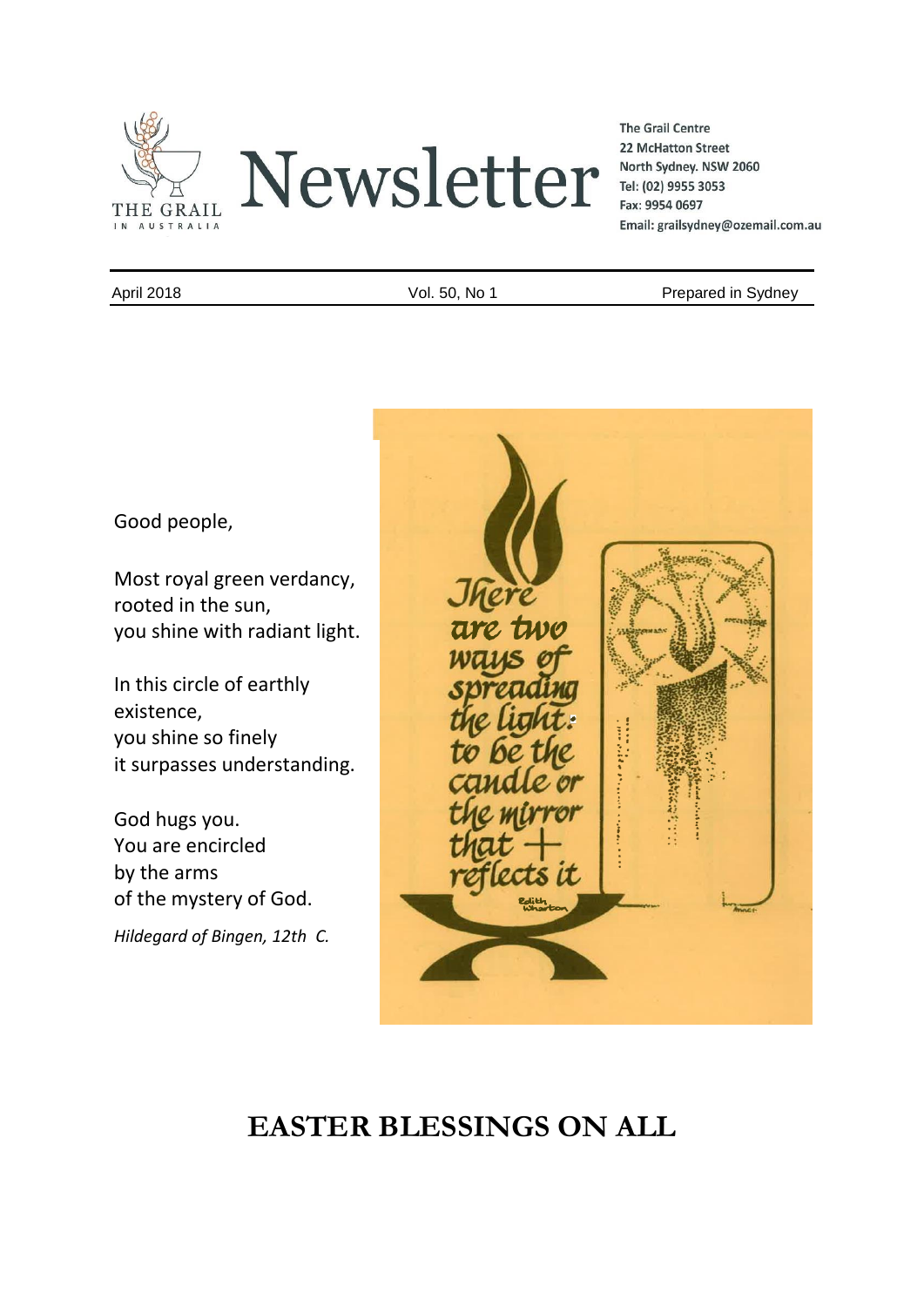| Good people<br>Hildegard of Bingen, 12th Century                               |         |
|--------------------------------------------------------------------------------|---------|
| News from here and there                                                       | $3 - 7$ |
| Melbourne<br>Sydney<br><b>Brisbane</b><br>Townsville<br><b>National</b>        |         |
| <b>Creators of Peace Circles</b>                                               | 8       |
| <b>Australian Catholic Religious Against Trafficking in Humans</b><br>(ACRATH) | $8 - 9$ |
| <b>Breakthrough</b> Teilhard de Chardin                                        | 9       |

**CONTENTS**

## **PUBLICATIONS**

*A Personal Journal* - \$10 per copy

When you buy one, you gift one to a prisoner in a NSW Correctional Centre Contact [grailjournal@ozemail.com.au](mailto:grailjournal@ozemail.com.au)

#### *Global Justice Overcoming Poverty Bulletin*

4 pages of short up-to-date reports and articles. Free by email To receive a copy, contact [grailsydney@ozemail.com.au](mailto:grailsydney@ozemail.com.au)

#### *Pacific Outlook*

4 pages on economic, social and environmental issues of the small island nations of the Pacific Free by email. To receive a copy, contact [grailsydney@ozemail.com.au](mailto:grailsydney@ozemail.com.au)

## **ADDRESSES**

The Grail Centre **Andrea** Venier 22 McHatton Street 2/25 McBean Street Tel: 02 9955-3053 Tel: 03 9548-9432 [grailsydney@ozemail.com.au](mailto:grailsydney@ozemail.com.au)

14 Carawatha Avenue TBA (Brisbane) at Sydney address above. Tel: 07 3351-5390 [vidler\\_herbert@aapt.net.au](mailto:vidler_herbert@aapt.net.au) [www.grailaustralia.org.au](http://www.grailaustralia.org.au/)

North Sydney. NSW 2060. Clayton. VIC 3168. (Melbourne) [avenier@bigpond.com](mailto:avenier@bigpond.com)

NEWSTER **TRA** Jill Herbert New contact in North Queensland Ferny Hills. QLD 4055 Meanwhile, ref. Sheila Hawthorn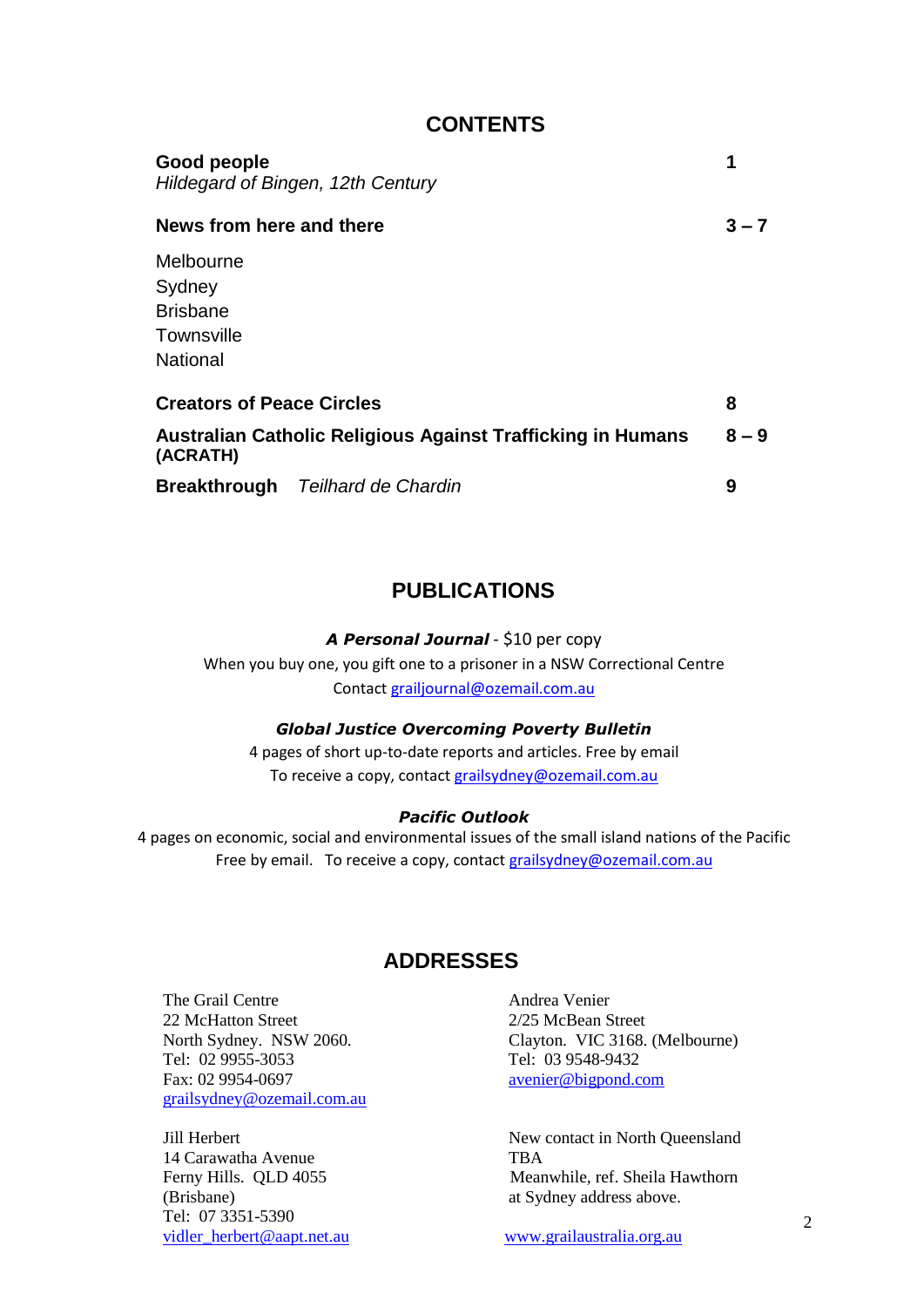## **NEWS FROM HERE AND THERE**

### **Melbourne**

The holiday season was quite eventful for the Melbourne group. The opportunity to share Christmas with family and friends, and have some relaxation time, was much appreciated. However, late December and January also revealed new health concerns for members while we are still coming to terms with the loss of Pat Sheeran and other friends.

It was not an easy holiday season for Joanna Waite who, not long after our pre-Christmas *lectio* gathering, was taken to hospital a couple of times over Christmas for some procedures. Although she is recovering, Joanna is getting more frail and it is a slow process. Mary McCormick has been Joanna's on-going helping 'angel', and Alison Healey and Helen Gomez have been visiting over the last two months, providing important emotional and spiritual support.

It has also been a sobering time to discover that Irena Dunn has been ill for weeks with some, thus far, unexplained bug and that Ann Niall is courageously and positively handling chemo treatment for lymphoma, which was diagnosed after Christmas. We ask for your prayers for all these dear members.

During January, Genny Grabau arranged for 'Hesed' to be inspected by a building engineer who was recommended by Carol Webb. We have been undertaking various smaller repairs since then and are planning a much needed renovation to the bathroom. In the meantime, 'Hesed' is still our base for activities and is at present providing short-term emergency accommodation to a couple needing regular treatment in the city. In addition, whilst staying at 'Hesed', Alison and Helen were finalising Pat Sheeran's legal and personal affairs and helping to deal with repairers.

In mid-January, Andrea Venier attended a National Team meeting in order, among other things, to continue planning the National General Assembly to be held in Sydney during the Queen's Birthday long weekend in June. Ann Aboud and Andrea enjoyed the hospitality of the' Avila' team, Tricia Gemmell and Anne Day.

February saw the recommencement of regular Melbourne activities. Our first Regional Meeting for the year on Saturday, February 3rd, had a packed agenda and included a celebration for Genny's up-coming significant birthday. The following Monday, we reconvened for our first *lectio divina* of the year and we are happy to welcome Maureen, a friend of Ann Niall, to the group. We are finding *Ageing as a Spiritual Practice* an appropriate and deeply rewarding text.

In other news, Carol Webb has left to spend the rest of the year visiting family and friends in the USA and elsewhere. Before her departure, Helen, Alison and I spent a lovely evening at Carol's share-home in Northcote, enjoying a delicious meal of home grown produce and lively conversation with other residents.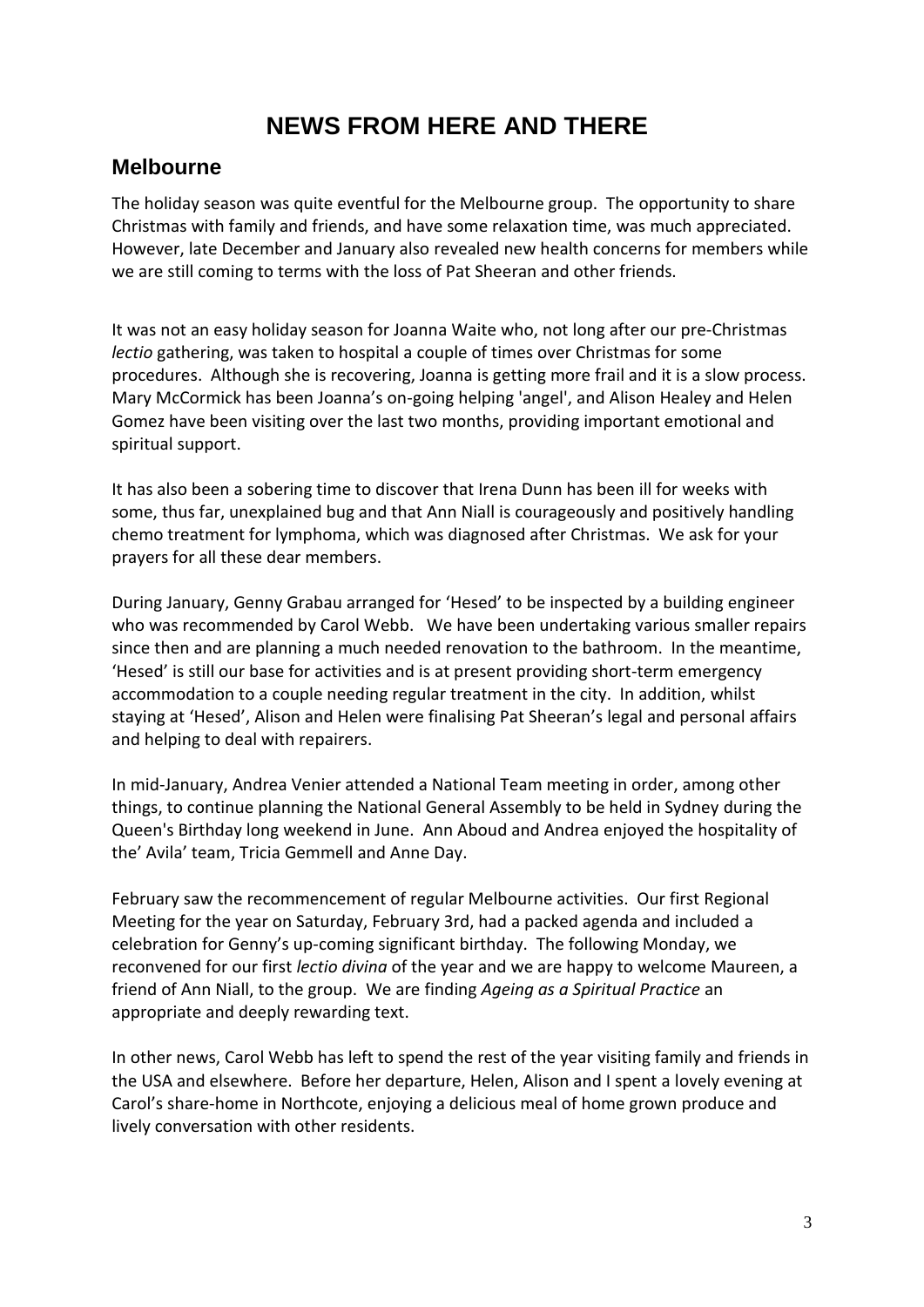Presently, Kathy Wayland and Andrea are preparing for our Holy Week Reflection morning on 'Receptivity' with the wise assistance of our *lectio* group. This open event will be held at the Kildara Centre the day before Palm Sunday and will combine some input on the understanding of receptivity, Scripture, *lectio* and discussion. During Holy Week, a couple of us will also be participating in the *The Last Corroboree* - a ritual meal in celebration of Christ's Last Supper, which will be held in the chapel of the Aboriginal Catholic Ministry.

May our members and friends experience some quiet reflection time and peace as we ponder the events of Holy Week. A joyful and blessed Easter to all.

*Andrea Venier*

## **Sydney**

The Sydney group reconvened in February after the summer break. Several programs proposed at November's planning meeting were ready to run.

On five Tuesday evenings in Lent, 6.30 – 8.00pm, 30 – 40 women and men gathered at the Grail Centre to reflect on the theme of *Lament.* We were grateful that Louise Campbell, Donna Jacobs Sife, Alex Nelson and Aisha Meguid accepted our invitation to speak to this theme from their particular perspective. Louise has a deep commitment to social justice and has been a strong influence in the life and work of her renowned artist brother, Richard. She is Aboriginal Education Advisor in the Office of Catholic Education in the Maitland Diocese. Donna is a Jewish writer, award-winning storyteller and peace-worker. Alex Nelson, a Christian theologian and psychologist, brings his learning from life, his spirituality and wise psychology to his work in counselling. Aisha has been delivering guest lectures and teaching in Islam and personal development with ISRA (Islamic Sciences and Research Academy Australia) for over 10 years. On each of these four nights participants were asked to make a note of their thoughts, in-sights and reflections and contribute them to what became a collective prayer ritual of lament on the fifth night. They did so generously and the result was a final evening that was rich in content, inspiring and moving.

Tricia Gemmell is leading two daytime pro-grams extending over a period of several months. The first is for women wanting to know more about The Grail and will take place on a Tuesday morning, 10 am – 12 noon, every two months from February to September,. Titled *Women of Vision* it is based on a book with the same title, published by Apocryphile Press in the USA in 2017. Marian Ronan, [Research Professor of Catholic Studies](http://http/www.nyts.edu/faculty) at the [Center for](http://http/www.nyts.edu/the-center-for-world-christianity)  [World Christianity,](http://http/www.nyts.edu/the-center-for-world-christianity) [New York Theological Seminary,](http://http/www.nyts.edu/) brought to publication a number of interviews that Mary O'Brien conducted with significant leaders in the International Grail. Tricia has selected some of these interviews for discussion in this program.

The second series of meetings Tricia has scheduled for Saturday mornings, 10 am  $-$  12 noon. These are planned particularly for young women. Titled *The Grail meets Laudato Si'***,** these sessions explore the meeting points of the vision and mission of The Grail and this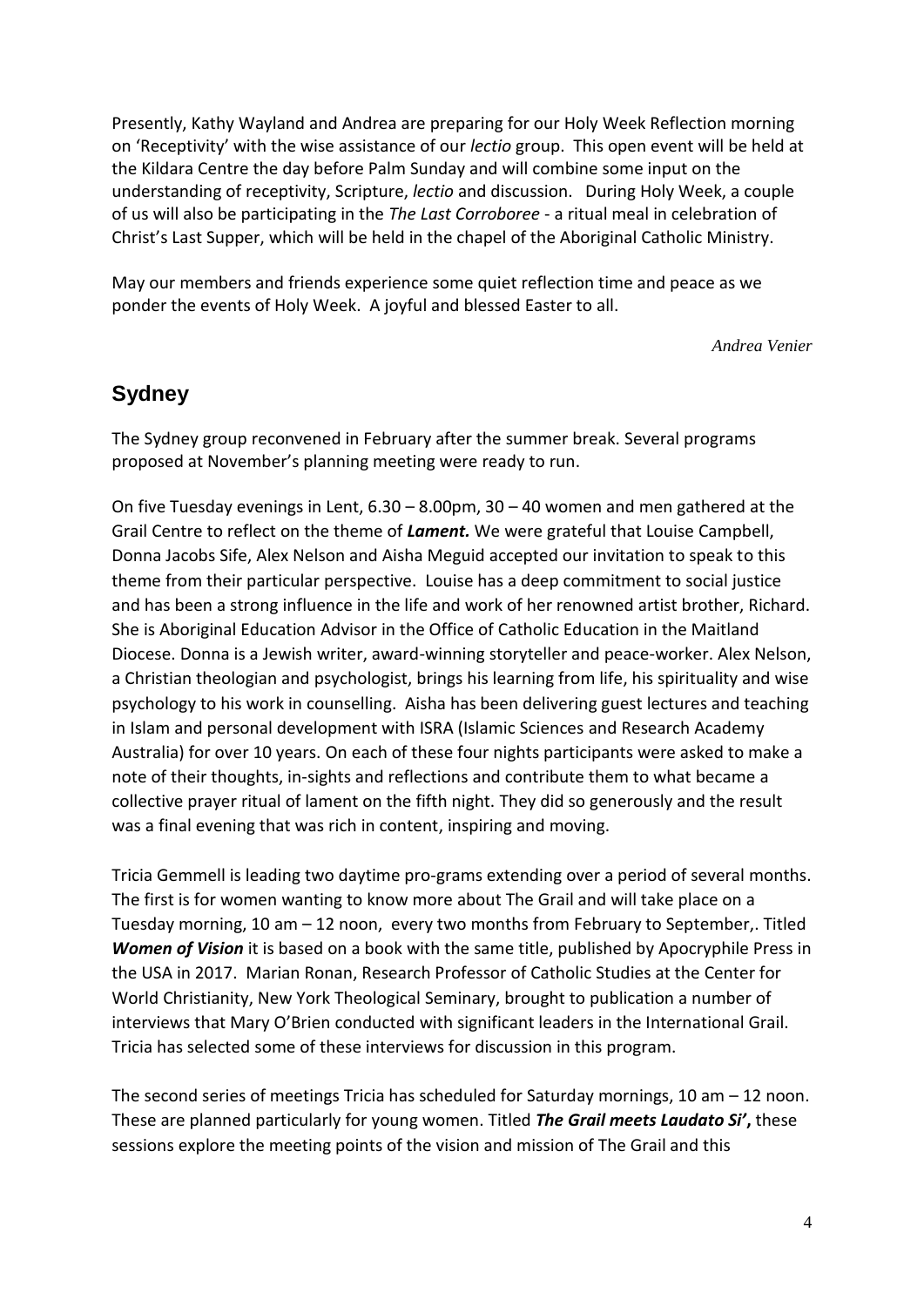remarkable encyclical of Pope Francis. The first meeting was on 10th March. Others will follow on every second Saturday of the month to September (excluding June).

A day especially for young working women is being planned for Saturday, 23rd June. Elizabeth Lee, Nour Barcha and Terese Sheridan are currently finalising details.

**If you are interested in any of these programs**, please ask for further details from Tricia [\(pgemmell@tpg.com.au,](mailto:pgemmell@tpg.com.au) 02 9436 3447), or The Grail Centre [\(grailsydney@ozemail.com.au,](mailto:grailsydney@ozemail.com.au) 02 9955 3053).

Long-existing programs, such as the Book Club and *lectio divina* have begun again for the year. The Book Club met in late January to discuss Sophie Laguna's new book, *The Choke.* February's book was *East-West Street* by Philippe Sands. Some of us also saw the absorbing stage presentation of this work. Focussed particularly on the acceptance into international law of the charges of 'crime against humanity' and 'genocide', this book raises troubling questions as to what are to be judged acts committed by individuals, or against individuals; and what judged as acts for which a community is responsible, or which target a group with identifiable collective characteristics. The book for March, *The Piano Shop on the Left Bank* by TE Garhart, will be much less challenging.

*Lectio divina* at the Centre on Wednesday evenings, 7.30 – 9 pm, gave way to the Lenten program, but will resume after Easter. **All are welcome to come at any time.** No preparatory reading or regular attendance is required.

Ruth Crowe has been exploring the work of Creators of Peace Circles and reports below the positive experience she has had with this international initiative to encourage and train women for peace.

There is also a summary report from Anne Day of the work of the Australian Catholic Religious against Trafficking in Humans (ACRATH).

Sheila Hawthorn has written of two events she and Alison Healey attended in February that were full of interest. The Australian Catholic Historical Society (ACHS) invited church historian, Rev. Edmund Campion to speak at its first meeting for the year in February. It was an enlightening presentation of the admirable contribution of Fr John McEncroe (1794-1868) to the quality of life in the colony of New South Wales. Deeply concerned for the poor and an advocate for workers' rights, McEncroe worked tirelessly as priest, educationalist, political activist and journalist in pursuit of a just society.

We also received an invitation from Lyn Scott to St Peter's Anglican Church in Cremorne for a morning with Lorraine McGee-Sippel, author of the award-winning autobiography, Hey*, Mum, what's a* half*-caste?* Lorraine had been taken from her aboriginal mother at birth and was adopted when she was six weeks old. In her book, and her talk, she explored 'the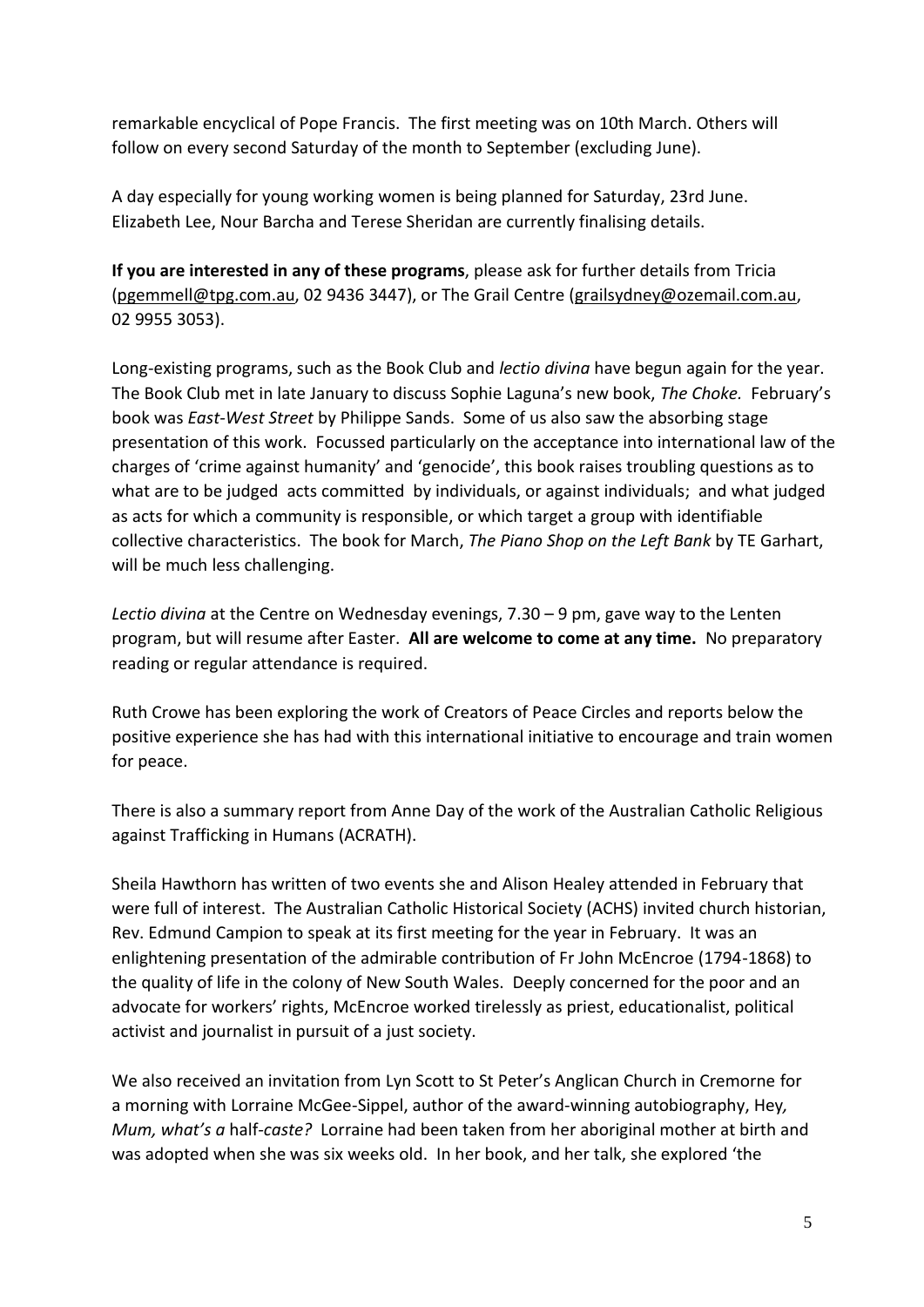fragility of reconnection, cultural identity and the struggle to belong'. Lorraine's presentation and the hospitality of St Peter's was memorable.

It was with deep sadness that we received the news in February of the death of Elizabeth Cain after a short period of serious illness. Elizabeth had led days of prayer and meditation at the Grail Centre and had used the room on the verandah for counselling clients over many years. In the last few years, she gave her declining energy to writing short reflective pieces, which she would send up from Wollongong to be typed in our office for distribution to a circle of people for whom she thus continued to be a spiritual guide. We shall miss her gentle strength and centred presence among us.

*Alison Healey and Sheila Hawthorn*

## **Brisbane**

It is hard to believe that Easter is almost upon us! The year is moving so fast! What happened to January and February? Lent? I hope all have been able to take some time to participate in this season of preparation for the Holy Days.

Many of us no doubt spent the Christmas – New Year period celebrating with family and friends both near and far. Others, such as one of Helen Jeffcoat's daughters, had to move into new accommodation. For her it was in Mackay before returning to her teaching position at Emmanuel College. She was ably helped by one of her brothers. Elizabeth Lancaster caught up with Mary Anne Baillie and her many involvements in Mackay. Mary Anne is still working hard with her colleagues in the Mackay conservation movement to block the potentially very destructive Adani coal project.

The Grail group reconvened for the year in February at Jill Herbert's home at Ferny Hills to plan for 2018. We were joined by three new women who had been acquainted previously with The Grail. Two of them had at-tended the Brisbane retreat at Bribie Island in November and would like to maintain their relationship with The Grail.

Jill prepared an opening prayer ritual in memory of those we wished to remember, including Paul Lancaster (Elizabeth's brother), who died suddenly on the 18th January in Brisbane. He was 60 years old, and leaves behind his wife, Annie, five children and a daughter-in-law, as well as a brother and two sisters. Paul was remembered also with an article and photo in the *Electrical Worker* magazine, where he was described as 'a skilled tradesman, a levelheaded mate too many, respected and known as a true gentleman'.

At this February meeting, we agreed to hold future monthly meetings no longer in our houses but at Justice Place in Woolloongabba. It is a more central venue on the south side of the river with suitable rooms for meetings, workshops, and quiet reflection. We plan to advertise our gatherings more widely. However, our March meeting was at Helen Jeffcoat's home, where we celebrated her birthday. Janet Galos prepared a much appreciated Lenten reflection focussed on *Holy Saturday and signs of Resurrection.*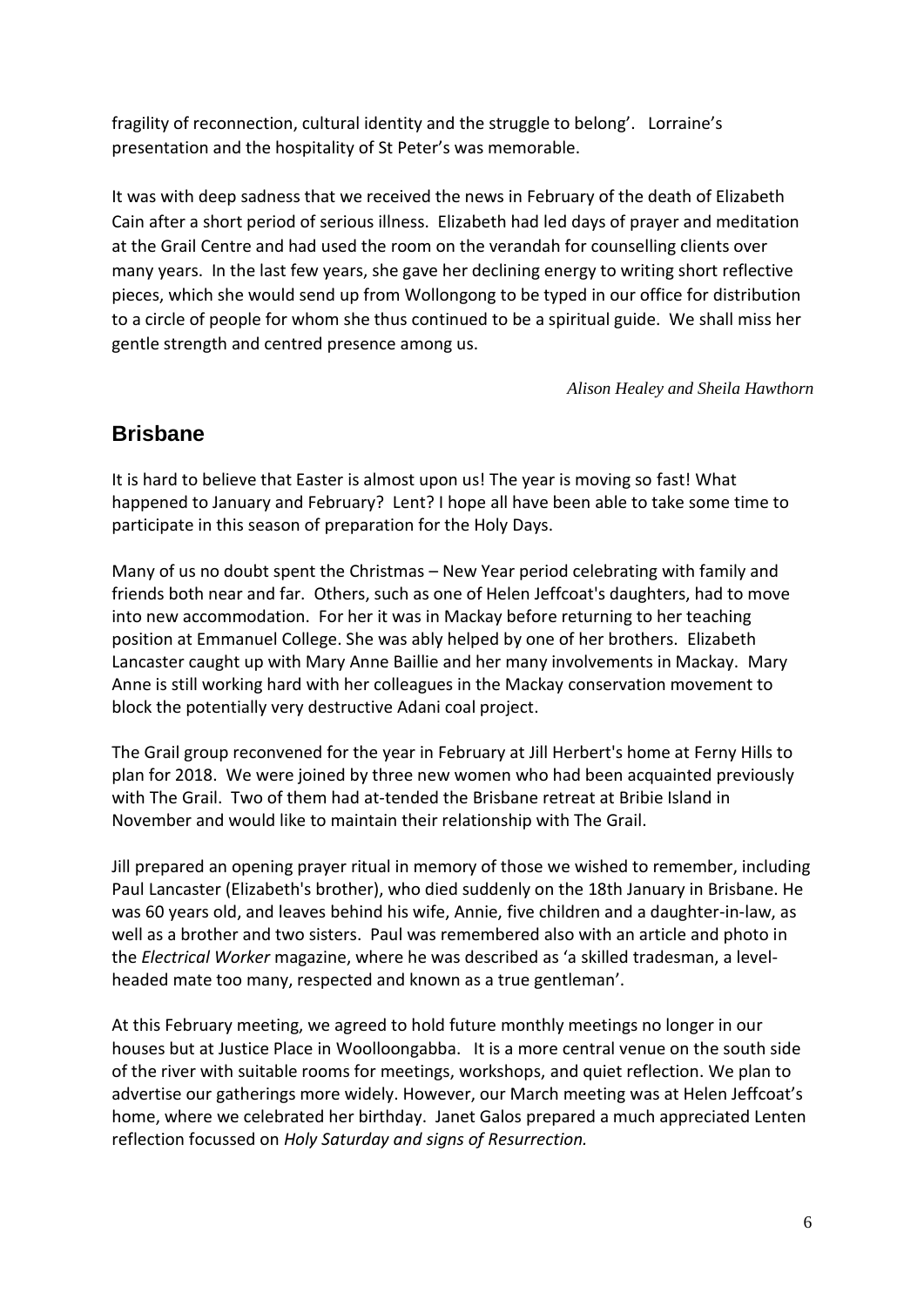A number of us are looking forward to attending the National Grail Assembly in Sydney in June. Meanwhile, may we all continue to walk as children of the Light. Blessings to all.

*Elizabeth Lancaster for the Brisbane Grail*

## **Townsville**

One of our most valued and loved friends, Jack Gleeson, died in February this year after a long life of generous, faithful, honourable service to the community of North Queensland and loving kindness to those with whom he lived and worked. Jack accepted Moya Merrick's invitation to sit on the first Council of St Raphael's College for women at James Cook University. He gave wise, creative support to the staff and students of the College, championing the education and status of women in North Queensland. Jack's death was widely and deeply mourned: he was headlined as a Townsville 'treasure', as 'father' of the people of North Queensland, to whose development and well-being he consistently contributed, financially and as a hands-on volunteer. Vale, Jack. Pray for us.

Consy Sakaria tells us of her work in an important government program some of us may not know much about - the Queensland Program of Assistance to Survivors of Torture and Trauma (QPASIT). Consy was born in Tokelau, a small island country in the South Pacific, and came to Australia via New Zealand.

'QPASTT was established over 20 years ago when it became clear that people who experienced war, conflict and resettlement often faced similar emotional difficulties. The aim of the service is to provide a range of flexible and culturally sensitive services to people who have been tortured or who have suffered refugee-related trauma before they migrated to Australia. These services address the range of physical, psychological, spiritual and social needs of survivors of torture and trauma.

QPASTT is funded by Federal and State government departments and the children's program is funded by the Commonwealth Department of Health and Ageing. It is a not-forprofit organisation, community based, offering free and confidential service. An agency like QPASTT can be found in nearly every state and territory in Australia. The program is managed by a committee drawn from refugee communities, human rights workers, legal and financial specialists, and health and welfare workers, who have experience in providing services to people from refugee backgrounds. QPASTT offices are in Brisbane, Logan Central, Toowoomba, Rockhampton and Townsville.

I am the sole outreach Counsellor/Advocate for QPASTT based in Townsville. I began this work in August 2011. As well as counselling and advocacy, I also provide community capacity training to an immensely diverse group of clients, working through the Local Network coordinated by the Townsville Multicultural Support Group, which is crucial in meeting the needs of our clients.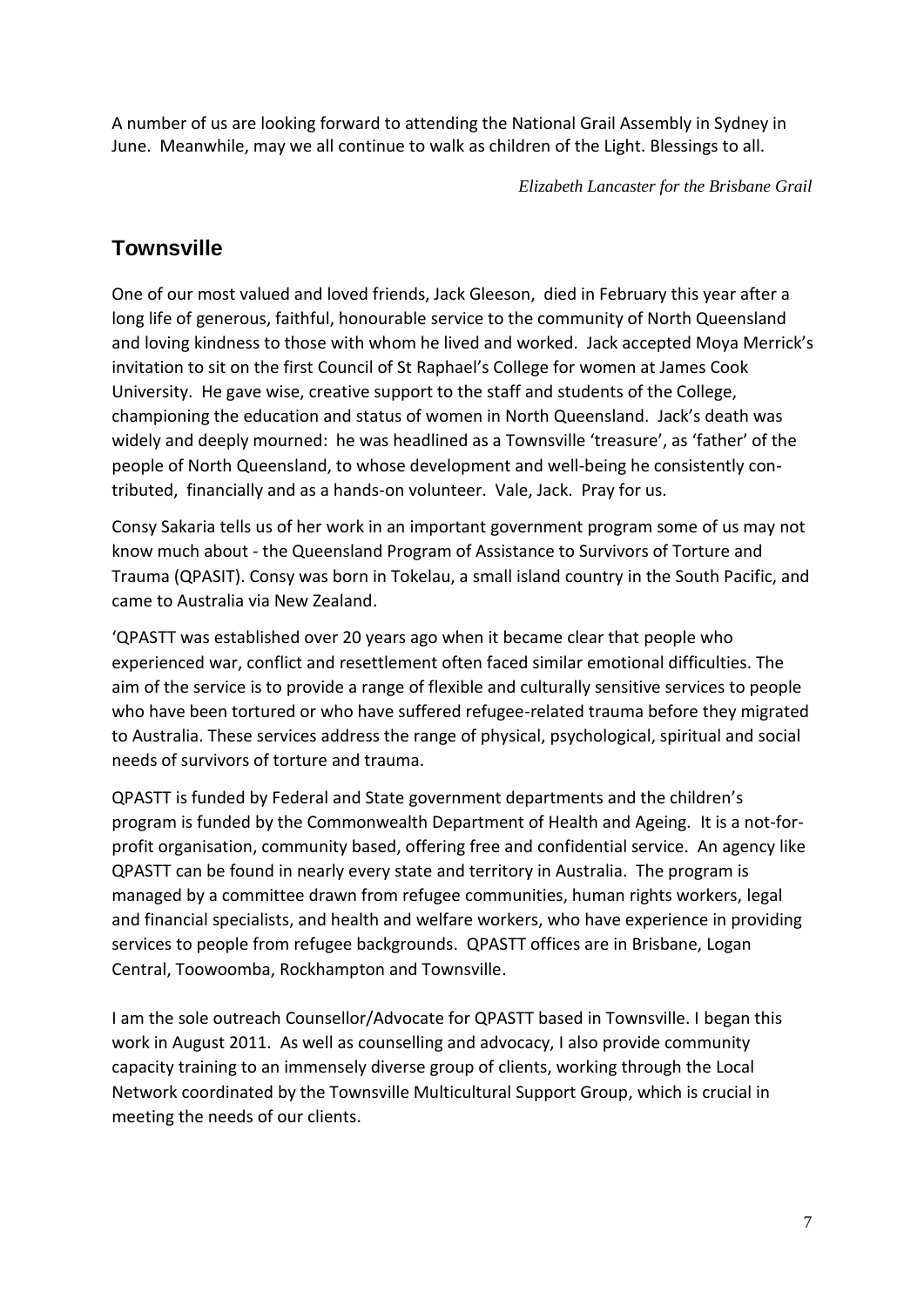There are benefits, opportunities and challenges in being a sole worker for QPASTT in the region. It gives me the possibility of working more directly in the community and with its leaders. Townsville is small enough to be able to come to know many of its people. I can direct my own work and collaborate with multiple organisations to create change in systems to benefit clients. On the other hand, working alone is difficult in challenging situations where there is no one to bounce ideas off immediately; at times I feel isolated. However, I do have access to clinical supervision and line management which I value very much.

I am humbled each day in my work listening to the stories of clients from diverse backgrounds. It is indeed a privilege to be a part of people's life journeys from their original home to their resettlement, to recovery and the realisation of their goals in life for themselves and/or their children.

As a migrant woman myself who chose to leave my home to live in Australia, I acknowledge how complex the resettlement challenges are for women at risk with all that they have experienced in their journey to Australia. And so these words of Jacques v. Ginneken, SJ, founder of The Grail movement in 1921, resonate with me:

*Be together in special unity. having passed the same difficulty, working together for a great purpose with common ideals.'*

*Consulata Sakaria*

#### **National**

A National General Assembly, held norm-ally every 4 years, is due this year. It will take place over the Queen's Birthday week-end, 8 – 11th June, at St Benedict's Centre, Pennant Hills, Sydney. The National Team has chosen *Faith in the future with courage and commitment* as the theme. Members and others attending as observers will be coming from locations spread from Townsville in North Queens-land to Melbourne in Victoria.

Two young women, Naome Rusera and Adita Mrisha, both graduates of Bethlehem Secondary College, Ashfield, will join an international group of their peers in Mozambique in July this year in a Women's Leadership Program organised by the Grail Link with the UN Network (GLUNN). Their participation will be jointly funded by the International and Australian Grail.

Australian Grail members, friends and benefactors will find the following news from Papua New Guinea encouraging. Joanne Pepi wrote recently to Anne Day from Manus to tell us about a formation pro-gram Mary Kewueh and she arranged and led in St Michael's parish with 30 participants. They drew on the Formation Re-sources and Leadership program for Grail women in the Pacific, which they attended at St Raphael's College, Townsville, in June -July 2017.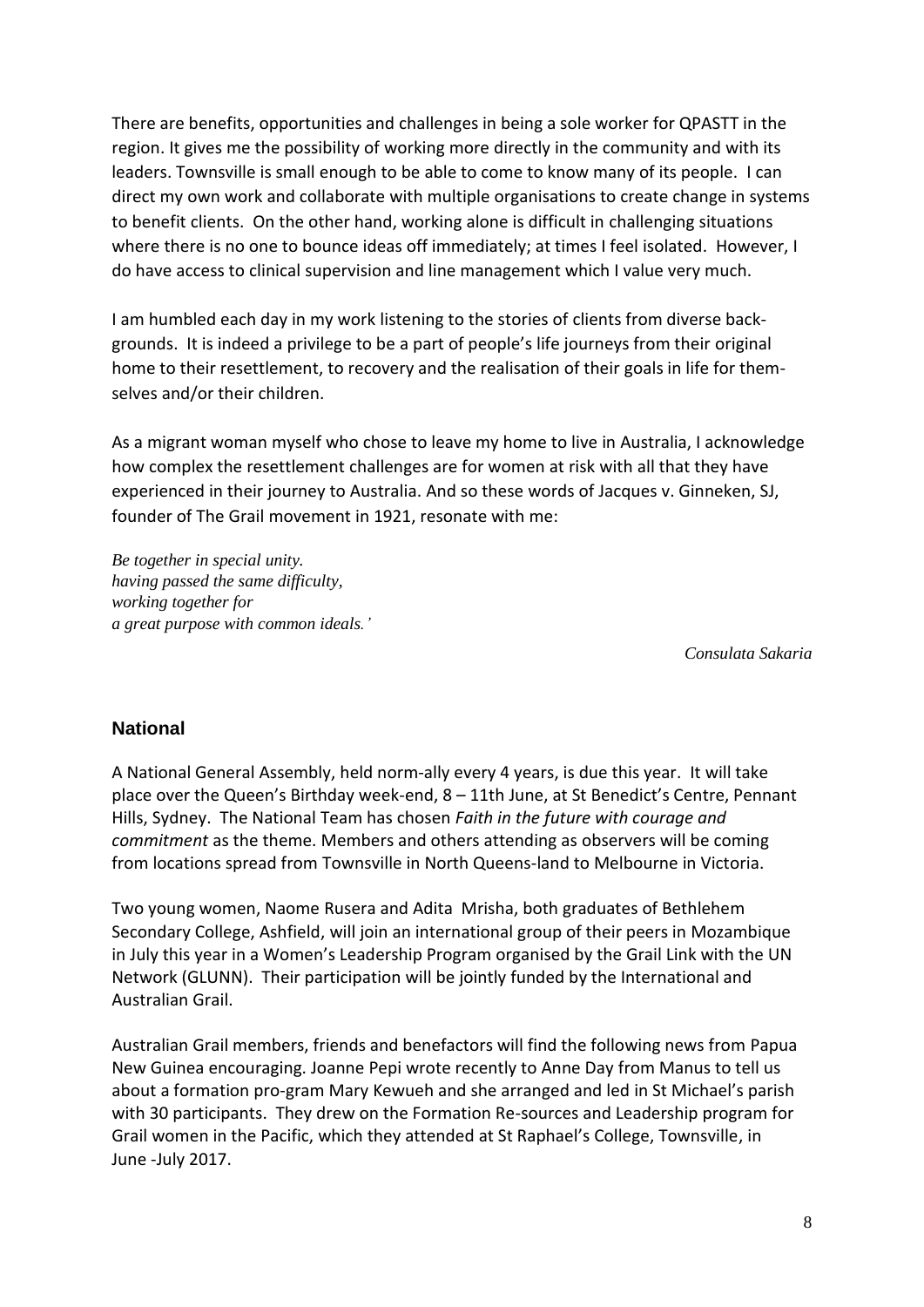Joanne reports that the women attending enjoyed their week together and she herself found the whole experience inspiring. We don't have details of their methods of presentation but Joanne listed the themes of the week:

- Key International Grail statements on Vision, Mission and Faith
- 'Belonging' in The Grail
- The courage to care
- Global justice overcoming poverty
- The practice of *lectio divina.*

We thank Joanne for sharing this news. It is always a lift to the spirit to learn of the initiatives and developments in The Grail in our region.

#### **Creators of Peace Circles**

I participated in a group program held at Sydney University in September last year. *Creators of Peace (CoP) Circles* are small gatherings of women throughout the world, who together work through material designed to deepen their friendship and understanding of their peace-creating capabilities. Workshops are given by experienced facilitators to increase peace-building skills of women in civil society. They are an opportunity to explore one's own relationship to peace. This is not an academic program, but an opportunity to integrate head and heart, as women work together on issues that can bring conflict in their communities and society. The program aims to bring deeper understanding between women across different cultures, religions, prejudices and life situations. Sharing our personal stories is important as is the recognition of our common humanity, which can lead to reconciliation and forgiveness of one's self and others.

Since this vision of CoP Circles is shared also by The Grail, in early February some members of the Sydney Grail hosted a program which included women of Jewish background and a woman with close connections with Hinduism. It was an enriching time for all. In a few months, some Grail women will train as facilitators for CoP Circles and hope to bring the program to other women's groups in the future.

*Ruth Crowe*

#### **Australian Catholic Religious Against Trafficking In Humans (ACRATH)**

For some years now, The Grail has been welcomed in ACRATH meetings and activities as we in The Grail have endeavored to improve our support for this work of upholding the dignity of human per-sons. In an interview conducted by *news.com.au* and published on 26th February 2018, Dr Jennifer Burn, Director of Anti-Slavery Australia at the University of Technology, Sydney, said: 'Slavery has never been a bigger problem in Australia than it is right now'. So, what are we doing about this? I would like to share with you some of the work that ACRATH has undertaken to address this issue. ACRATH works with other groups in their endeavors to improve the life of those caught up in all forms of modern slavery.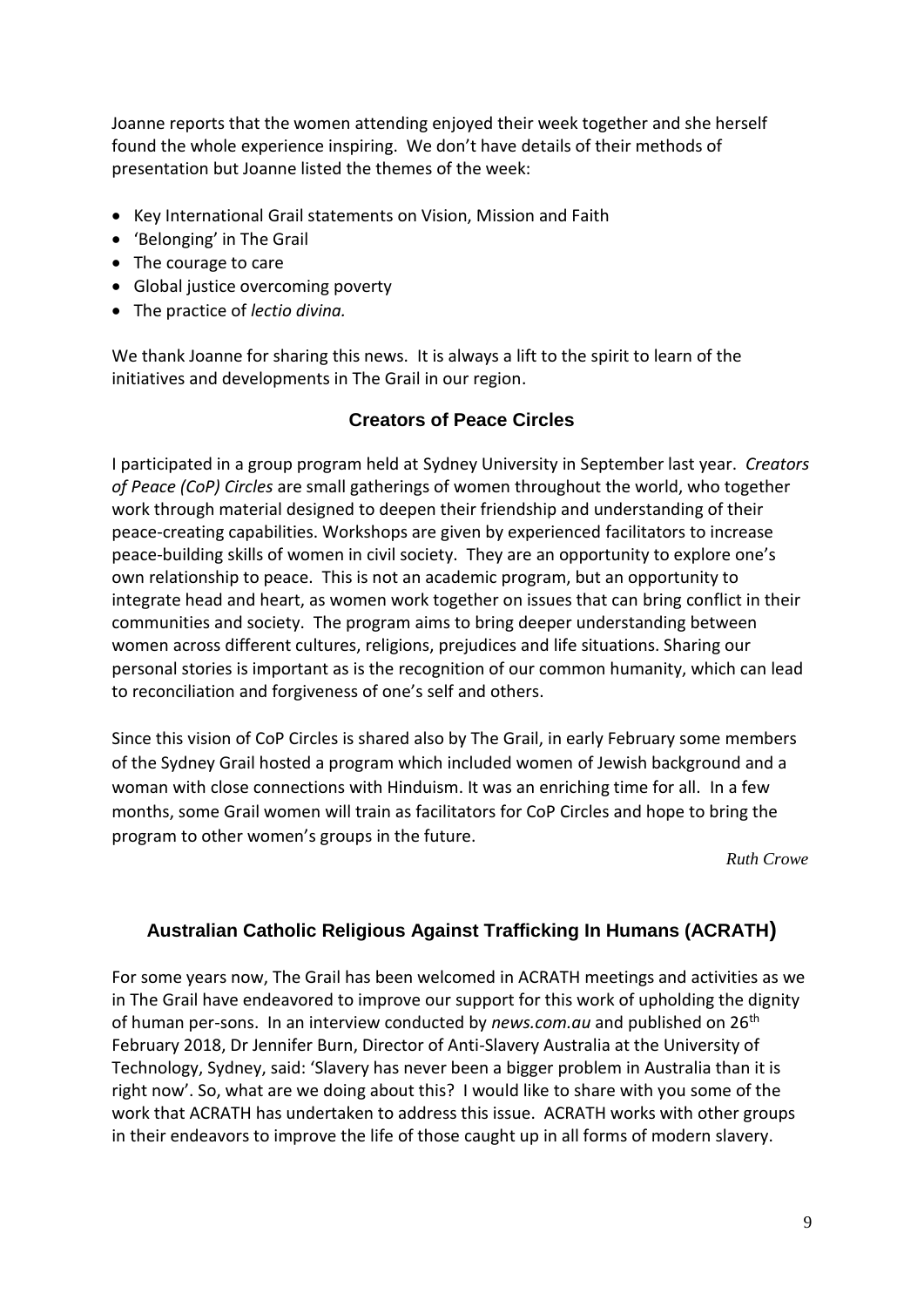ACRATH members from across Australia, including myself, gathered in February at Baulkham Hills for its annual conference. The 2018 conference focused on work to *Eliminate Human Trafficking, Reclaim the Vision, Plan On-going Action.* Three main issues were addressed: forced marriage, forced labour and slavery in supply chains.

#### **Forced marriage**

The Assistant Minister for Home Affairs, Alex Hawke, has announced that for a period of twelve months, victims of forced marriage in Australia will be able to access support from the Support for Trafficked People Program for 200 days (formerly only 90 days were possible). ACRATH with other NGOs has been lobbying Government for some years to bring about this change. It will make a marked difference in the lives of those impacted by forced marriage. Red Cross will receive extra resources to implement this trial. ACRATH has also been working creatively in high schools, Catholic and State, to raise students' awareness and understanding of forced marriage.

#### **Forced labour**

A conference session explored a wide range of issues concerning overseas workers, their conditions of entry, the areas of work most accessed and the working conditions applying to their entry.

#### **Supply chains and trafficking**

Laura McManus, Ethical Research Manager for Konica Minolta, is leading this company in the adoption of an ethical business approach, including a full exploration of all the supply chains used by the various departments of the company.

Jenny Stanger, National Manager of the Freedom Partnership to End Modern Slavery (a project of the Salvation Army), spoke of the services provided by the Salvation Army, including Safe House, Referrals, Survivor Support, Rural Support and Fund of Last Resort for emergency accommodation, legal assistance, re-education and financial assistance.

#### **Partnership with St Vincent's Health Australia (SVHA)**

ACRATH and SVHA have formed a partnership to launch the *Human Trafficking Project,* thought to be a first in Australia's health care sector. The project has two purposes:

- to seek to identify and respond to the needs of trafficked people, when they present at any of SVHA's hospitals Australia-wide – women who have been sexually exploited, people facing forced marriage or who have experienced forced labour;
- to investigate supply chains and try to make sure that the goods and services procured by St Vincent's are slavery-free, i.e., everything from medical equipment through to cotton sheets and gowns and chocolates sold for hospital fundraising.

#### **58 meetings in 4 days**

An energetic team of 8 ACRATH members recently walked the halls of Parliament. Lobbying Members of Parliament (MPs) in Canberra has been a regular activity over 12 years. They presented their concerns about forced marriage, the need for a Modern Slavery Act for Australia and for funding for NGOs working against human trafficking. They were heartened